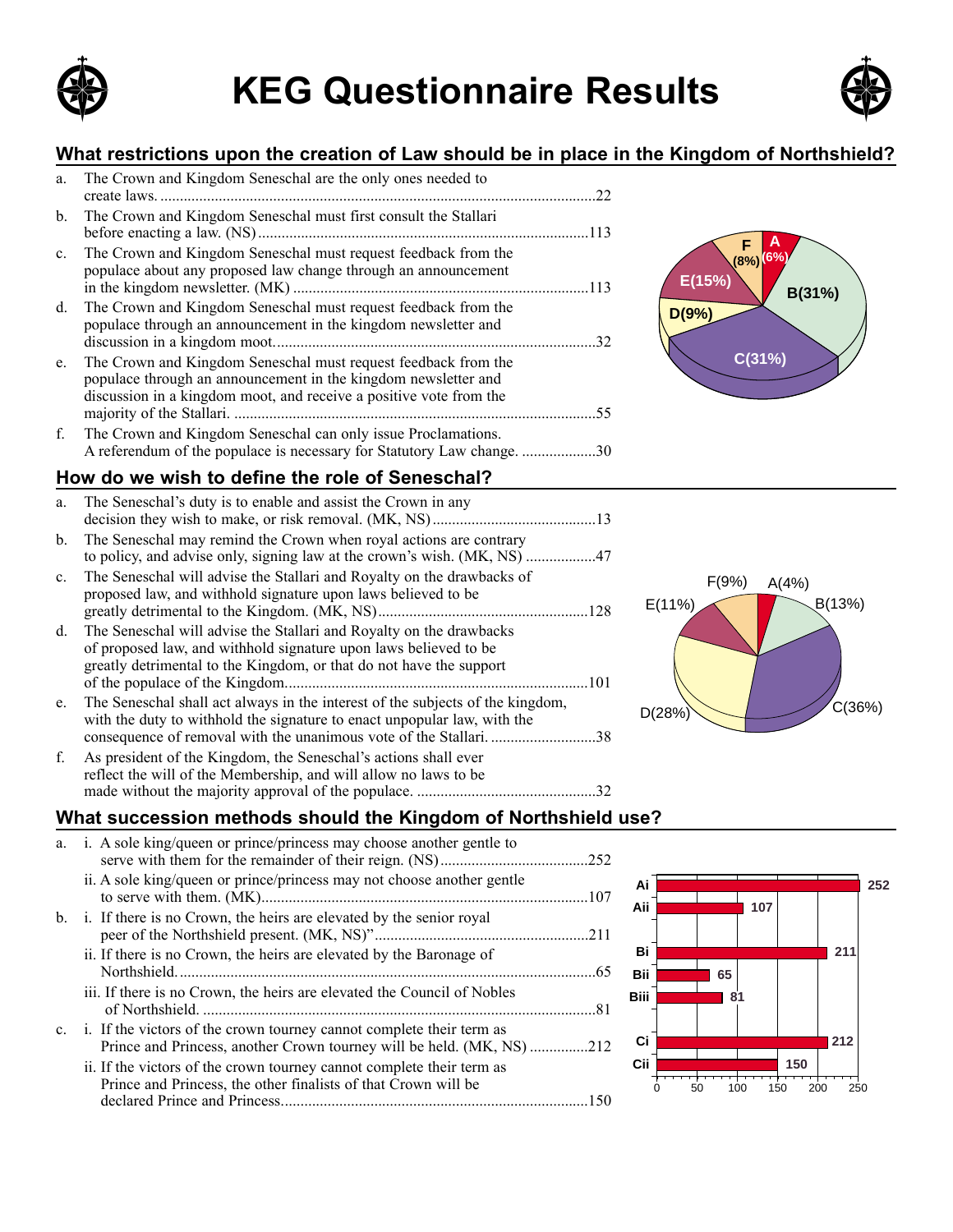## **What shall be the duties of the Council of Nobles?**

| a.             |                                                                                                                                                                                                 | 22 |
|----------------|-------------------------------------------------------------------------------------------------------------------------------------------------------------------------------------------------|----|
| $\mathbf{b}$ . | The Council of Nobles should perform ceremonial duties as                                                                                                                                       |    |
| $c_{\cdot}$    | The Council of Nobles should advise the Royalty as requested                                                                                                                                    |    |
| d.             | The Council of Nobles should advise the Royalty, and affirm the                                                                                                                                 |    |
| $e_{-}$        | The Council of Nobles should advise the Royalty, affirm the victor<br>of the Crown in the Coronation Ceremony, and meet as a                                                                    |    |
| f.             | The Council of Nobles should advise the Royalty, affirm the victor<br>of the Crown in the Coronation Ceremony, meet as a separate<br>advisory body, providing reports to the Crown, and must be | 25 |
|                |                                                                                                                                                                                                 |    |

## **How shall Northshield provide for the succession of Baronage?**

#### $(MK–$  allows all but (a), with (e) as the limit)

| a.             | The Baronage serves at the pleasure and will of the Crown, to be                                                                      |     |
|----------------|---------------------------------------------------------------------------------------------------------------------------------------|-----|
| $b_{-}$        | Baronies will provide their own term limits and succession traditions,                                                                |     |
| $\mathbf{c}$ . | The kingdom seneschallate shall govern terms and oversee the<br>succession of Baronies, the term limit being set at 3 years, with the |     |
| $d_{\cdot}$    | The kingdom seneschallate shall govern terms and oversee the<br>succession of Baronies, the term limit being set at 4 years, with the | .28 |
| e.             | The kingdom seneschallate shall govern terms and oversee the<br>succession of Baronies, the term limit being set at 5 years, with the |     |
| f.             | The kingdom seneschallate shall govern terms and oversee the<br>succession of Baronies, the term limit being set at 6 years, after    |     |

### **How detailed do we want our Sumptuary Traditions to be?**

which the sitting baronage may not run for further terms. .........................................9

| a. Not Strict, Society definitions of Regal Coronets and Peerage |  |
|------------------------------------------------------------------|--|
|                                                                  |  |
|                                                                  |  |
|                                                                  |  |
|                                                                  |  |
| e. Collars of Estate, Chains, Belts, Coronets and Cloaks         |  |
| f. Furs, Collars, Badges, Insignia, Belts, Chains, Coronets,     |  |
|                                                                  |  |

## **What group status requirements shall the Kingdom of Northshield have in place?**

| a.             | Meeting only the Corpora minimum on officers, numbers of                                                                                                                                                           |  |
|----------------|--------------------------------------------------------------------------------------------------------------------------------------------------------------------------------------------------------------------|--|
|                |                                                                                                                                                                                                                    |  |
| $\mathbf{b}$ . |                                                                                                                                                                                                                    |  |
| $c_{-}$        | Adding the additional numbers of members requirement to 20%                                                                                                                                                        |  |
| d.             | Adding the additional officer requirements of herald and some                                                                                                                                                      |  |
| e.             | Adding the additional officer requirement of herald and adding the additional<br>numbers of members requirement to 20% over that stated in Corpora23                                                               |  |
| f.             | Adding the additional officer requirement of herald, adding the additional<br>numbers of members requirement to 20% over that stated in Corpora,<br>and adding additional reporting requirements as defined by the |  |
|                |                                                                                                                                                                                                                    |  |
|                |                                                                                                                                                                                                                    |  |







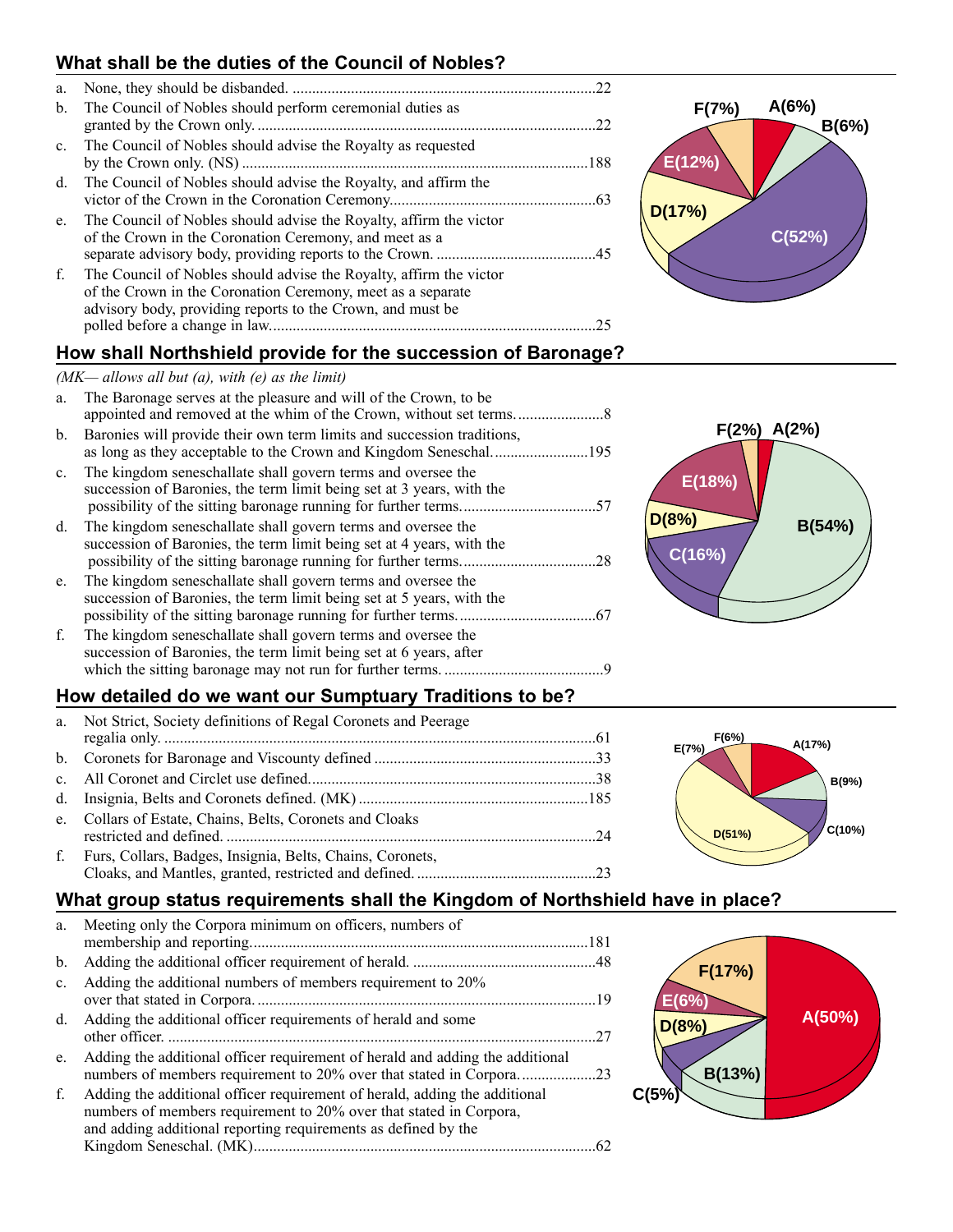#### **What language shall be used to establish and define these courts in the Kingdom of Northshield?**

a. Based exactly on Midrealm Courts of Chivalry. (MK) ............................................28 b. Based exactly on Midrealm Court of Courtesy. (MK)................................................4 c. Use both Courts of Chivalry and Courts of Courtesy, based on the Midrealm laws....................................................................................146 d. Rewrite the Courts laws so that they do occur regularly. .........................................25 e. Rewrite the Courts laws with new language and terms, so that they may occur regularly. ..............................................................................91 f. Have no language in place for these courts, relying only on the conflict resolution steps as defined in the Kingdom Seneschals Handbook..........................48



| a.          |                                                                                                                                                                                                                                                                                              | 32  |
|-------------|----------------------------------------------------------------------------------------------------------------------------------------------------------------------------------------------------------------------------------------------------------------------------------------------|-----|
| b.          | Explanations are printed with the law, but are not binding.<br>These may be changed at the whim of the royalty to better                                                                                                                                                                     | 57  |
| $c_{\cdot}$ | Explanations are printed with the law, and are considered guiding.<br>Only the Kingdom Seneschal may change these, to better                                                                                                                                                                 | 145 |
| d.          | Explanations are printed with the law, and are treated, changed,<br>and created as Statutory Law                                                                                                                                                                                             | 32  |
| e.          | Explanations are considered the spirit of law, and cannot be changed,<br>only repealed wholly along with the associated law, or created wholly<br>with new law. Explanations of repealed laws and their associated<br>Laws remain in an appendix to the laws named so that the intent of the | 79  |
| f.          | Explanations are considered the spirit of law, and are permanent.<br>Explanations can only be changed to meet new Corpora or<br>Society-wide requirements. New laws must concur with the                                                                                                     |     |
|             |                                                                                                                                                                                                                                                                                              | 19  |



**A (8%)**

**(7%)**

**F(14%)**

**E(27%)**

**C(43%) <sup>D</sup>**

**B(1%)**

## **Should the Northshield Crown allow any Melee elements?**

| a. Yes |  |
|--------|--|
|        |  |



## **Should a Consort be allowed to be fought for by more than one combatant?**

## Who should have the 'last word' on invitations to crown and the **style of tournament?**

#### Who should have 'last word' on the selection of the Coronation/Crown Tournament event bid?





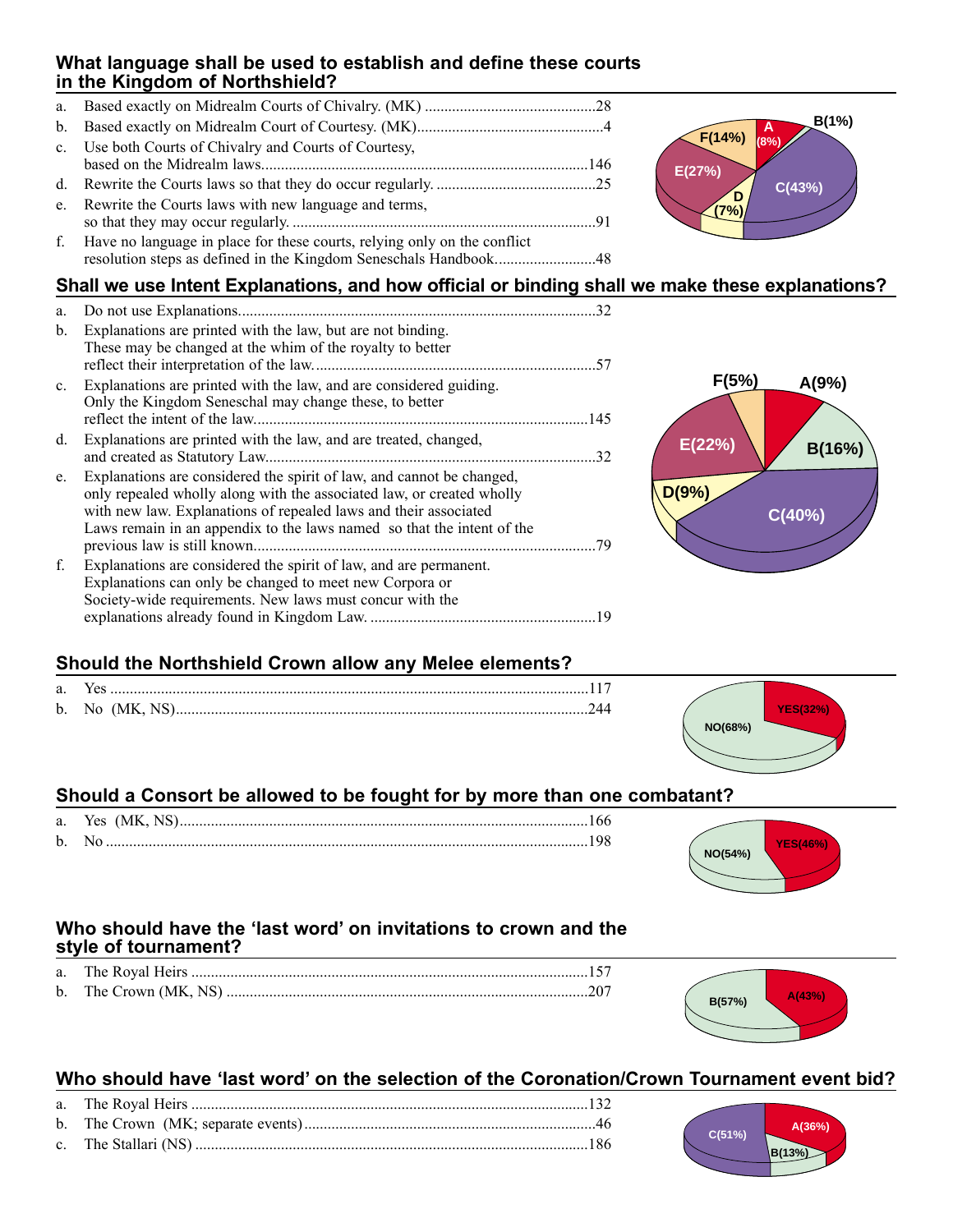#### How should Northshield restrict the minimum number of combatants required in order to hold a Crown Tourney?

#### How important is it to you to create or keep laws involving the following issues (all are current in the MK)?

| a.          | Laws banning or restricting 'Assassination Games'.         |  |
|-------------|------------------------------------------------------------|--|
|             |                                                            |  |
|             |                                                            |  |
|             |                                                            |  |
| b.          | Laws banning or restricting gunpowder weapons and research |  |
|             |                                                            |  |
|             |                                                            |  |
|             |                                                            |  |
| $c_{\cdot}$ |                                                            |  |
|             |                                                            |  |
|             |                                                            |  |
|             |                                                            |  |
| d.          |                                                            |  |
|             |                                                            |  |
|             |                                                            |  |
|             |                                                            |  |



 $D(5%)$ 

 $C(47%)$ 

 $A(35%)$ 

 $B(13%)$ 

## Have you ever entered an A&S Competition?

#### If yes, please specify what kind of competition:

## **YES(44%)** NO(56%) **Other Bean Count** Kingdom Principality

#### Would you like to see more classes?

| Yes |  |
|-----|--|
|     |  |
|     |  |
|     |  |

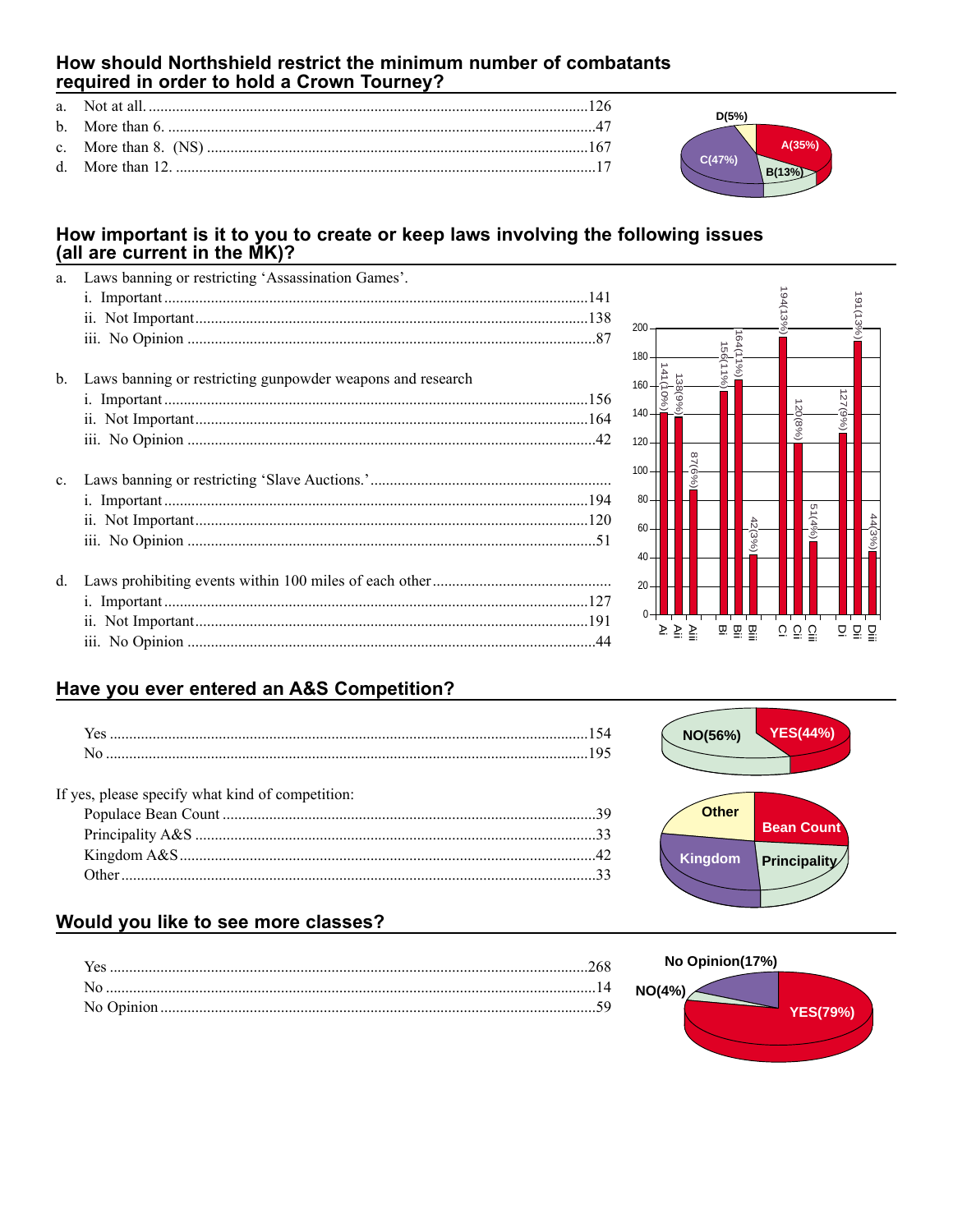## **How much should the Crown and Royal Heirs be reimbursed?**

| a.          | There should be no reimbursement, all costs are understood by                                                        | 27  |
|-------------|----------------------------------------------------------------------------------------------------------------------|-----|
| $b_{\cdot}$ | Royalty shall be reimbursed 5% of Assumed Costs,<br>(\$50.00 per Royal Heir, \$100.00 per Royal) plus those monies   | 21  |
| $c_{\cdot}$ | Royalty shall be reimbursed 10% of Assumed Costs,<br>(\$100.00 per Royal Heir, \$200.00 per Royal) plus those monies | .74 |
| d.          | Royalty shall be reimbursed 15% of Assumed Costs,<br>(\$150.00 per Royal Heir, \$300.00 per Royal) plus those monies | -57 |
| e.          | Royalty shall be reimbursed 20% of Assumed Costs,<br>(\$200.00 per Royal Heir, \$400.00 per Royal) plus those monies |     |
| f.          | Royalty shall be reimbursed greater than 20% of Assumed Costs,                                                       | .63 |



#### **What shall the Kingdom reimburse the great officers?**

| a.          | Nothing, all expenses are assumed voluntarily for the good of the             |  |
|-------------|-------------------------------------------------------------------------------|--|
|             |                                                                               |  |
|             |                                                                               |  |
|             | c. A stipend of \$150.00 U.S. shall be provided per great officer per year56  |  |
|             | d. A stipend of \$100.00 U.S. shall be provided per great officer per reign76 |  |
|             |                                                                               |  |
| $f_{\cdot}$ | A stipend greater than \$150.00 U.S. shall be provided per great officer      |  |
|             |                                                                               |  |



#### **Should Northshield require a Society Membership for various levels of activity?**

|             | b. Society Membership required for martial activities as well as    |  |
|-------------|---------------------------------------------------------------------|--|
|             |                                                                     |  |
| $c_{\cdot}$ | Society Membership required for receiving awards in addition to     |  |
| d.          | Society Membership required for all official activities (this would |  |
|             |                                                                     |  |



**52 71**

**0 50 100 150 200 250**

**240**

YES NO No Opinion

## **Should the Kingdom of Northshield sign the White Scarf Treaty?**

#### "If the White Scarf Treaty is signed, should the members who qualify to wear the white scarf **upon their left shoulder be addressed as ëDoní or ëDonaí?î**